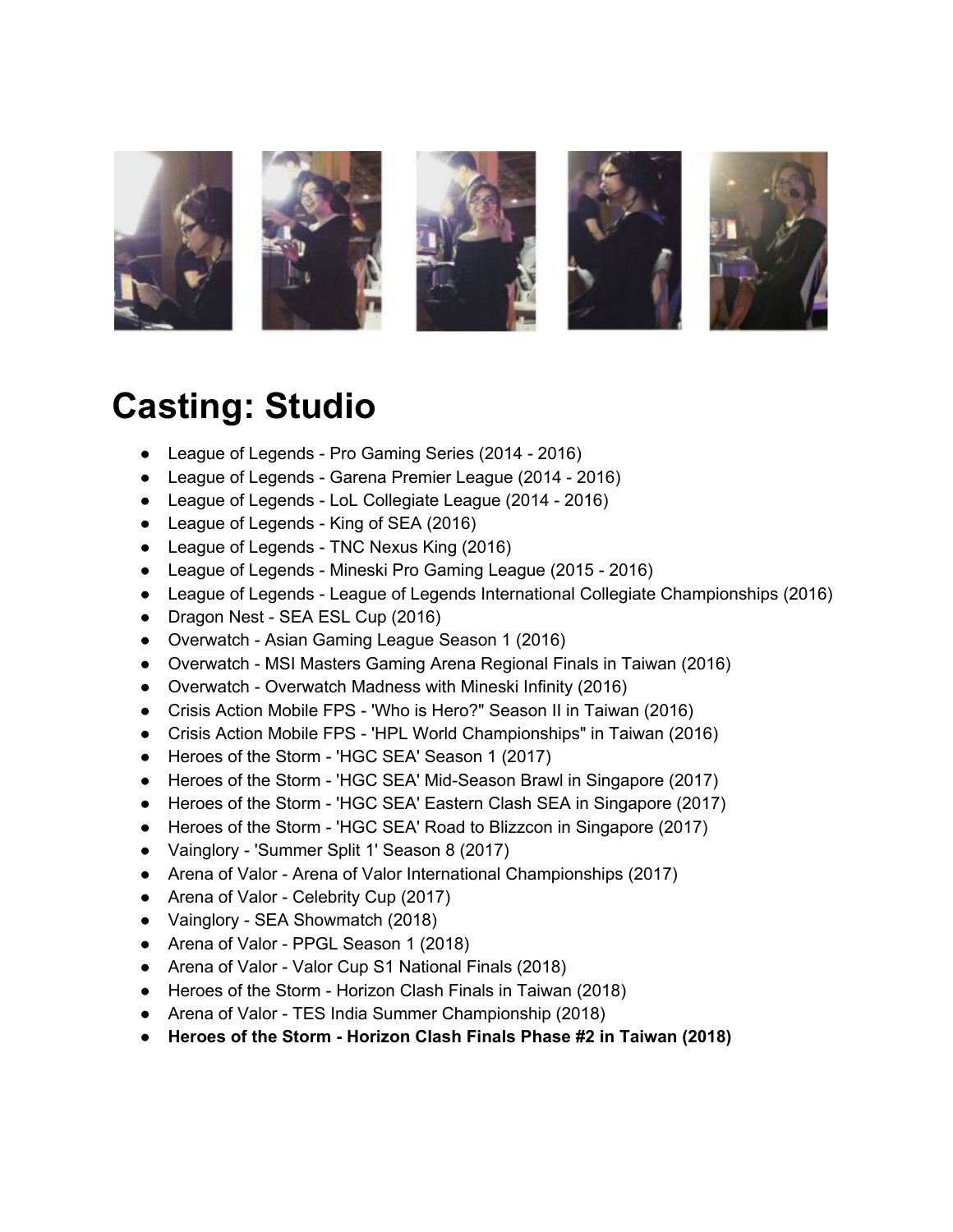## **Casting: On-Site Events**

- League of Legends Pinoy Gaming Festival 2015 (SM North Annex)
- League of Legends Rampage 2015 (World Trade Center)
- League of Legends ESGS 2015 (SMX Convention Center)
- League of Legends TNC Cup Grand Finale 2015 (Cuneta Astrodome)
- League of Legends Pinoy Gaming Festival 2016 (SM North Annex)
- League of Legends Rampage 2016 (World Trade Center)
- League of Legends International Esports Federation Local Qualifiers 2016 (SMX Convention Center)
- League of Legends LCL Community Match at ESGS 2016 (SMX Convention Center)
- League of Legends MGPL Championships at ESGS 2016 (SMX Convention Center)
- League of Legends Pinoy Gaming Festival 2017 (Trinoma Mall)
- League of Legends Rampage 2017 : Analyst Desk (World Trade Center)
- Vainglory VG8 SEA Championships 2017 (Indonesia)
- Vainglory MeSA Invitationals at ESGS 2017(SMX Convention Center)
- Arena of Valor Philippine Pro Gaming League 2018 (Glorietta)
- Arena of Valor Valor Cup S1 Grand Finals 2018 (Trinoma)
- Arena of Valor AWC National and Grand Finals 2018 (SM Mall of Asia)
- League of Legends Conquerors Manila National Qualifiers 2018 (Ayala Cloverleaf)
- **● League of Legends -Conquerors Manila SEA Tour 2018 (SM MOA Arena)**
- **● Arena of Valor - Valor Cup Grand S3 Grand Finals 2018 (Ayala Mall)**
- **● Arena of Valor - PVP Esports Championship 2018 (Singapore)**
- **● Hearthstone - WESG SEA Grand Finals 2018 (Singapore)**

# **Hosting**

- League of Legends LoL Collegiate League Spring 2015 Finals (Imperium Esports Bar)
- League of Legends Worlds 2015 Viewing Party (SM Megamall)
- Dota 2 Manila Major Experience Booth 2016 (SM MOA Arena)
- General Gaming Intel Systems Gaming Caravan 2016 (SM MOA)
- General Gaming Intel Systems Gaming Caravan 2016 (SM Pampanga)
- General Gaming Pinoy Gaming Festival 2017 (Trinoma Mall)
- Ragnarok Online RagnaFestival 2017 (SM North Annex EDSA)
- League of Legends Rampage 2017 Hall D Host (World Trade Center)